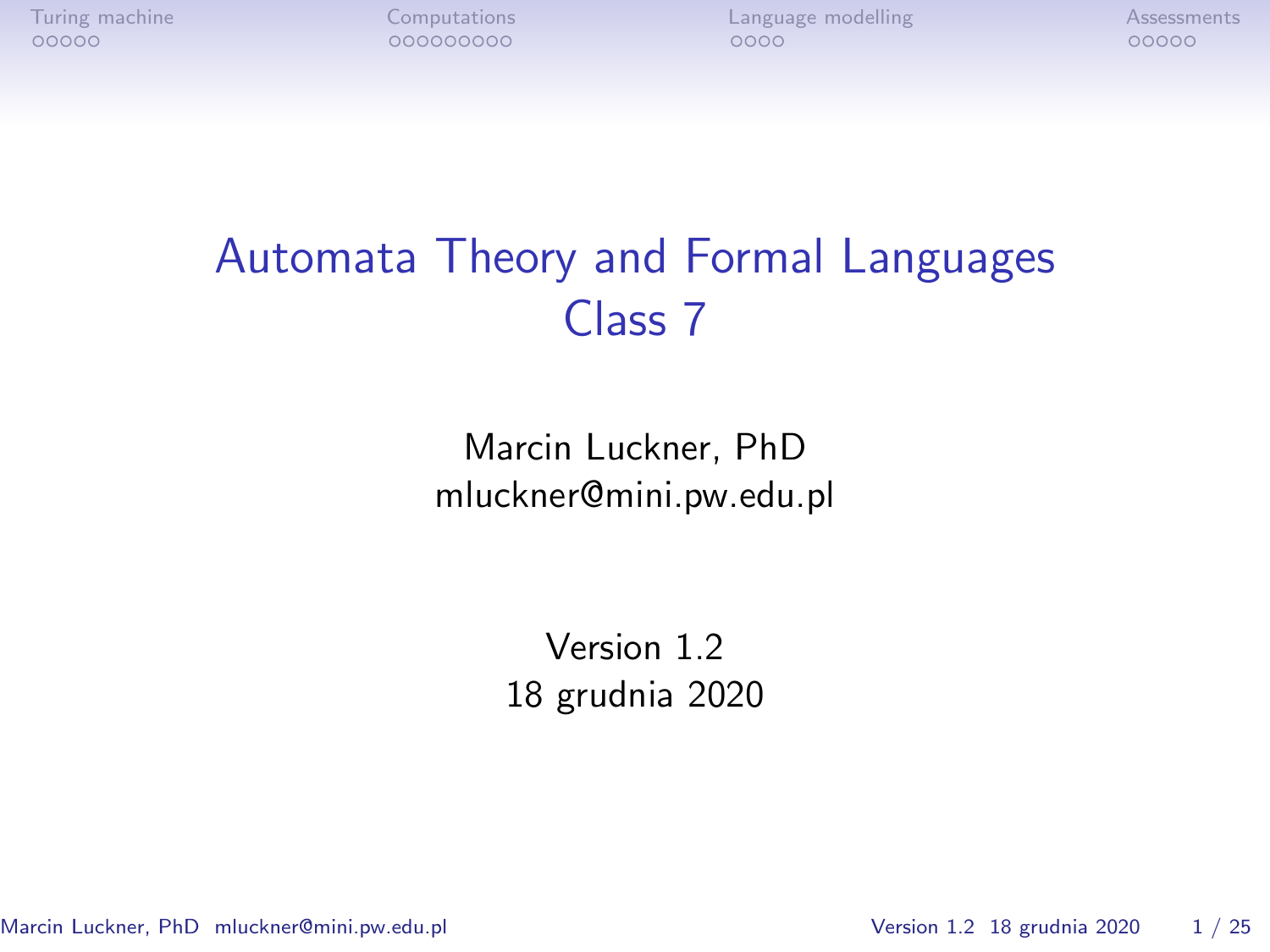<span id="page-1-0"></span>

# Basic Turing machine

$$
M=(Q,\Sigma,\Gamma,\delta,q_0,B,F)
$$



Rysunek 1: Basic Turing machine

- Q the finite set of states
- $\Sigma$  the set of input symbols, a subset of Γ not including B
- Γ the finite set of allowable tape symbols
- *δ* the transition function, a mapping from Q *×* Γ to Q *×* Γ *× {*L*,* R*}*
- $q_0$  the start state
- B the blank symbol B *∈* Γ
- F the set of final states F *⊆* Q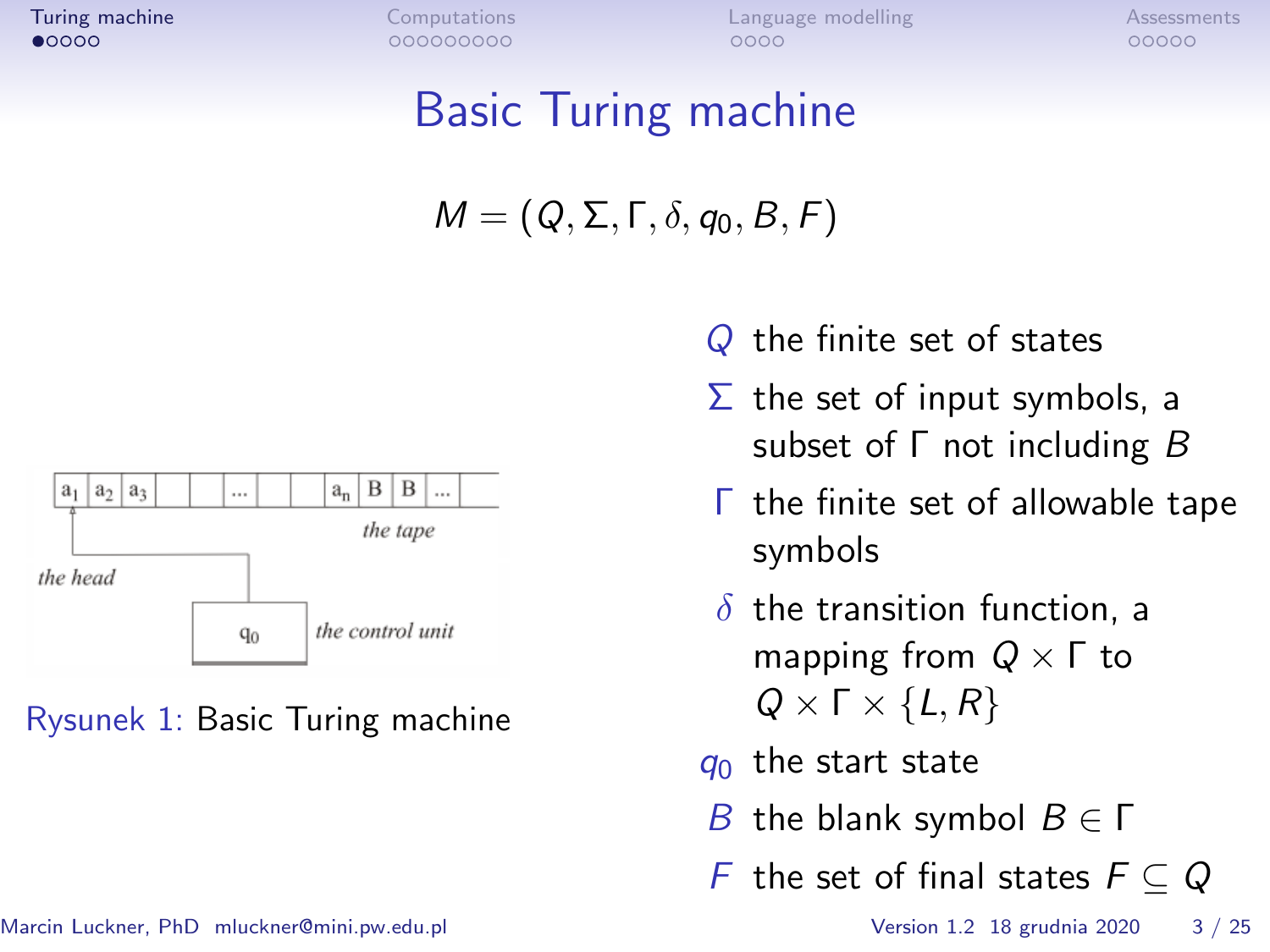#### TM with the stop property

$$
M=(Q,\Sigma,\Gamma,\delta,q_0,B,F,R)
$$

F includes only one accepting state  $q_A$ R includes a special non–accepting state  $q_R$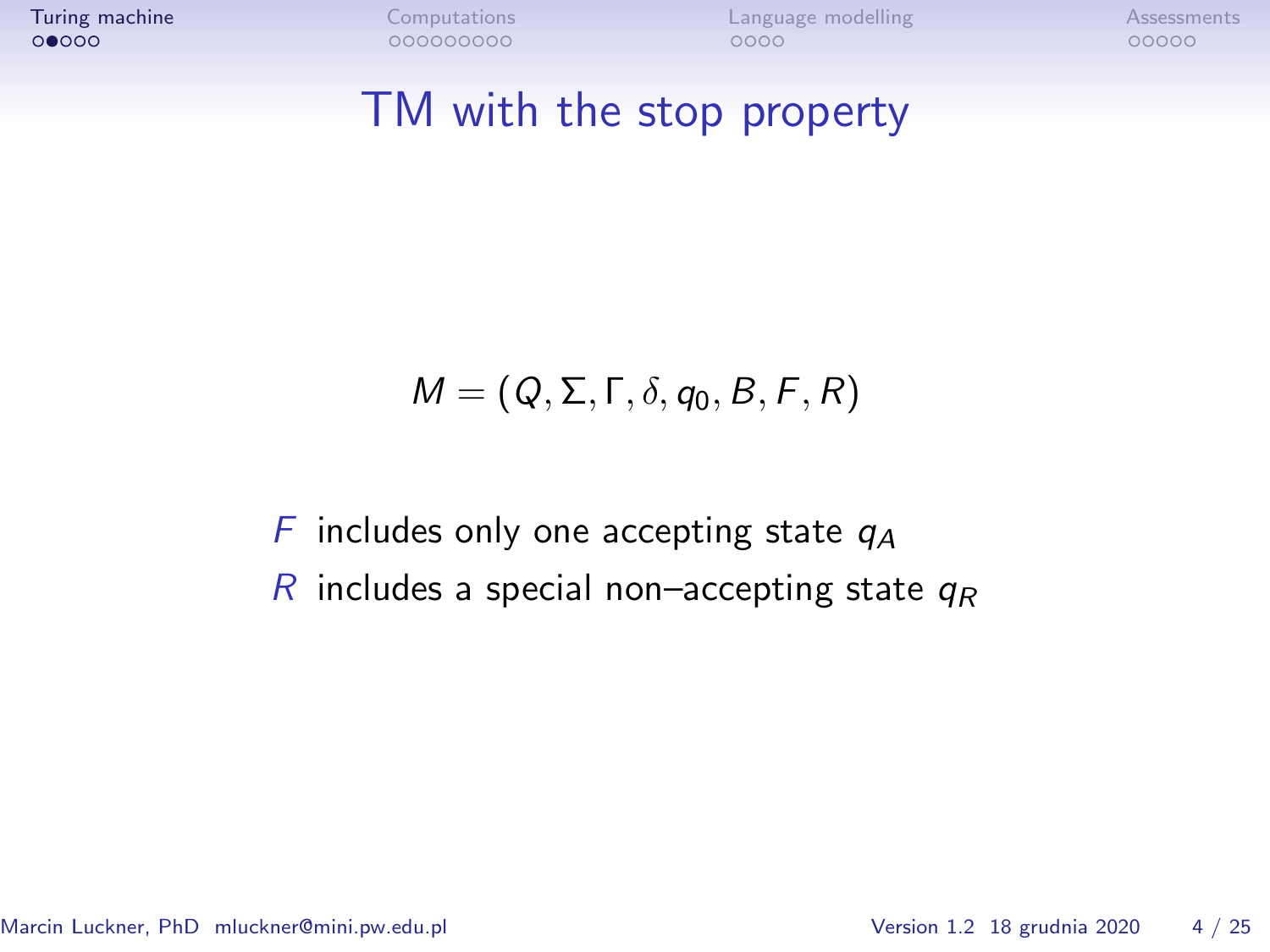### TM with guard

$$
M=(Q,\Sigma,\Gamma,\delta,q_0,B,\#,F)
$$



Rysunek 2: Turing machine with guard

# the guard symbol # *∈* Γ *∧* # *6∈* Σ

Marcin Luckner, PhD mluckner@mini.pw.edu.pl Version 1.2 18 grudnia 2020 5 / 25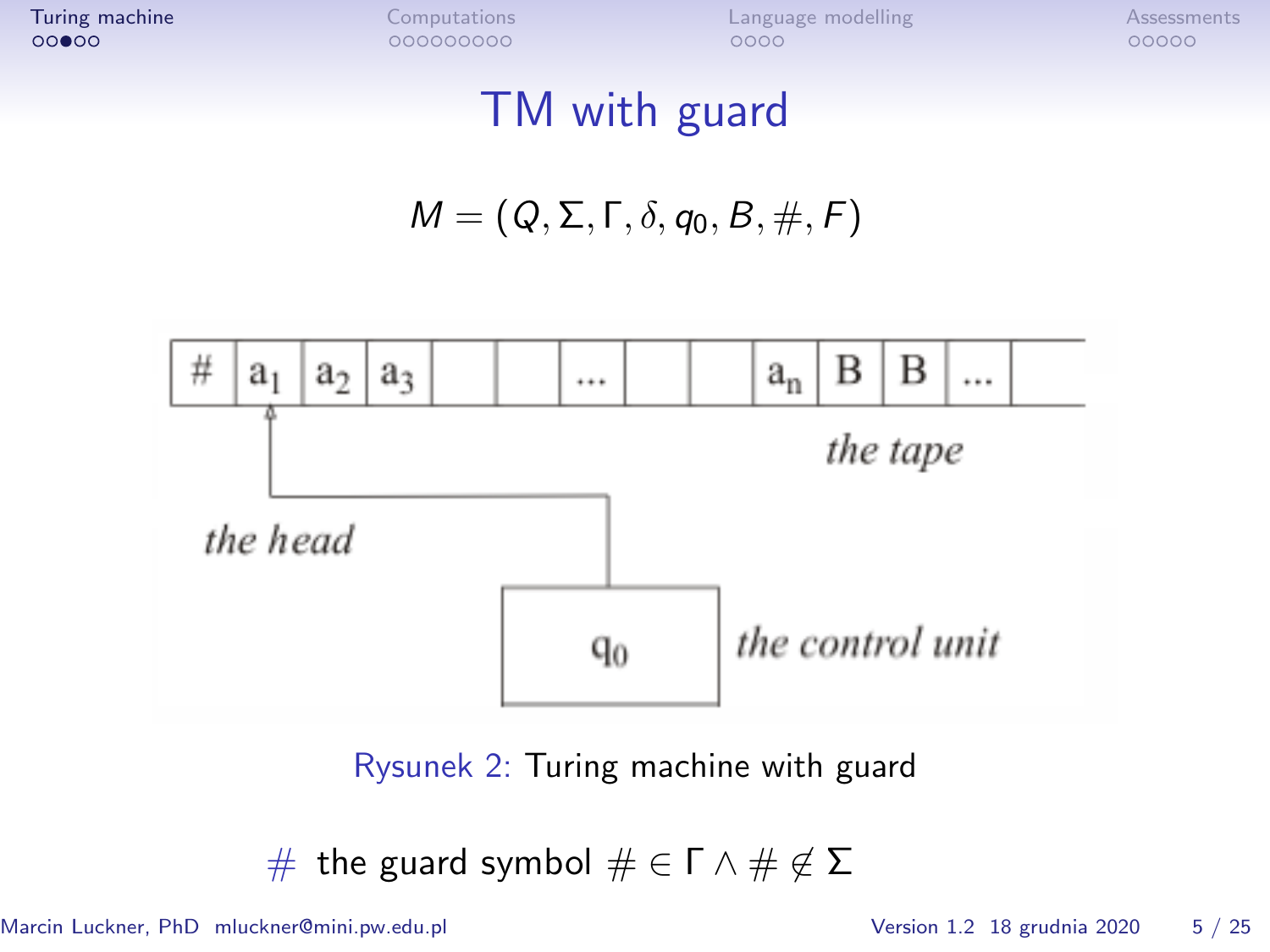#### Two–way infinite tape



Rysunek 3: Turing machine with two–way infinite tape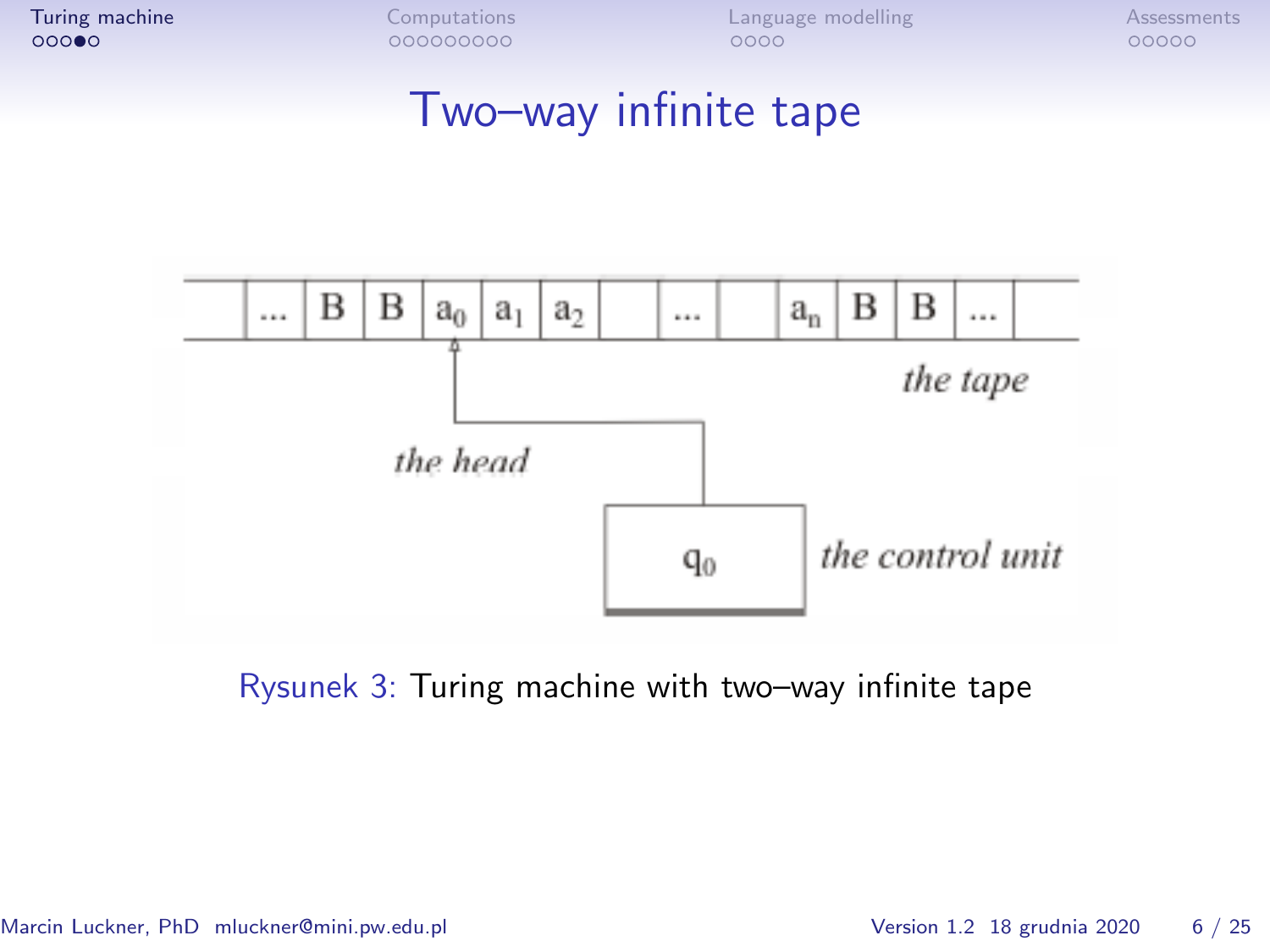#### Transition table

- A transition table gives the details of computations.
- Each row describes an unique state.
- Each column corresponds to tape symbols.
- The transition results is given in a table cell as a triple: a new state, a new symbol, a movement.
- The calculations are finished when the final state is reached.

| $\delta$ |                                                                                                                     |  |
|----------|---------------------------------------------------------------------------------------------------------------------|--|
|          | $\begin{array}{c cc} q_0 & (q_1,0,L) & (q_0,1,R) & (q_0,0,R) \ q_1 & (q_A,B,R) & (q_1,0,L) & (q_1,1,L) \end{array}$ |  |
|          |                                                                                                                     |  |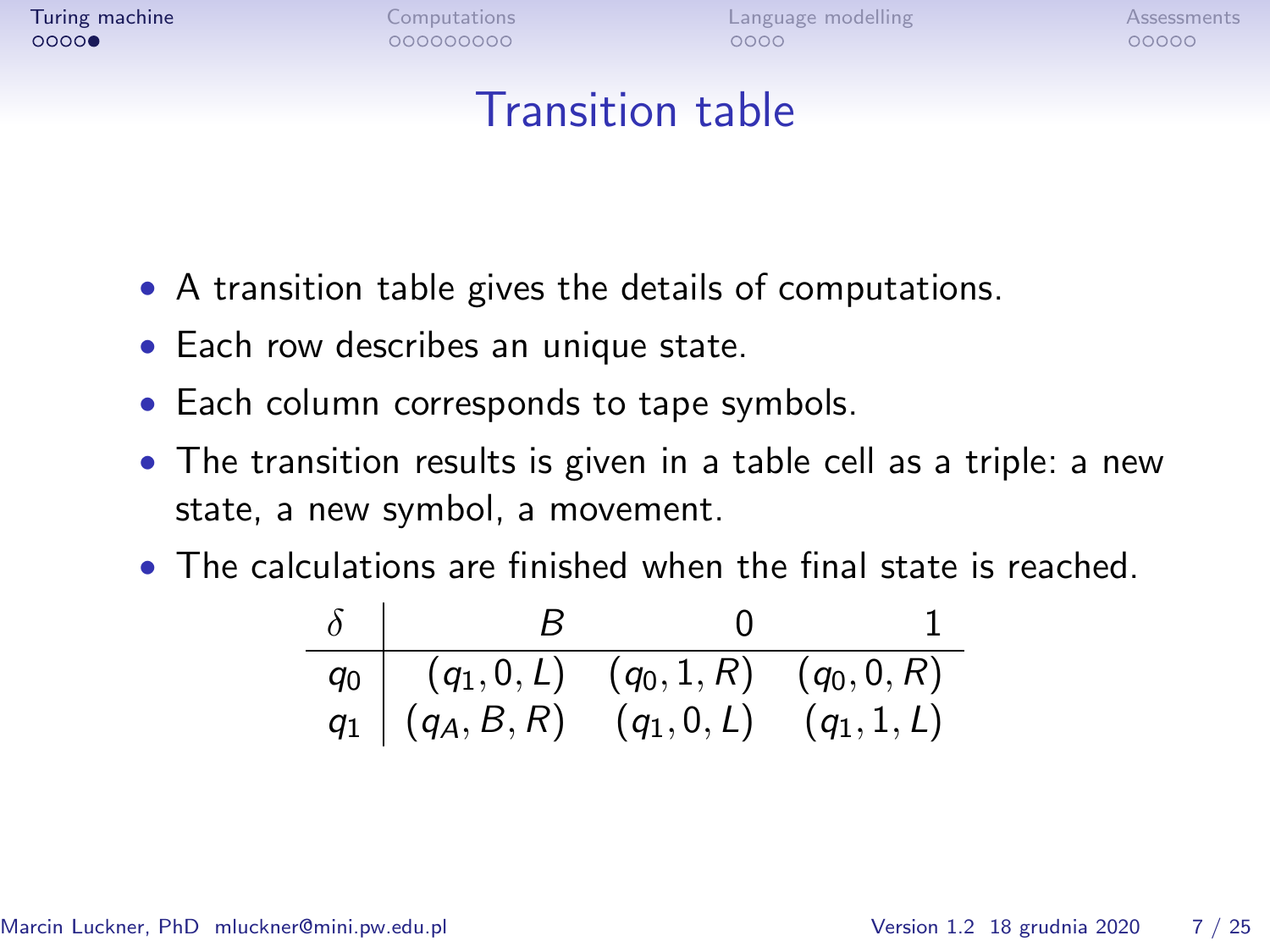<span id="page-6-0"></span>



- Design a Turing machine to compute  $f(n) = 2^n$ .
- Steps:
	- 1. Analyse the problem
	- 2. Select a model
	- 3. Sketch an algorithm
	- 4. Select coding
	- 5. Design calculations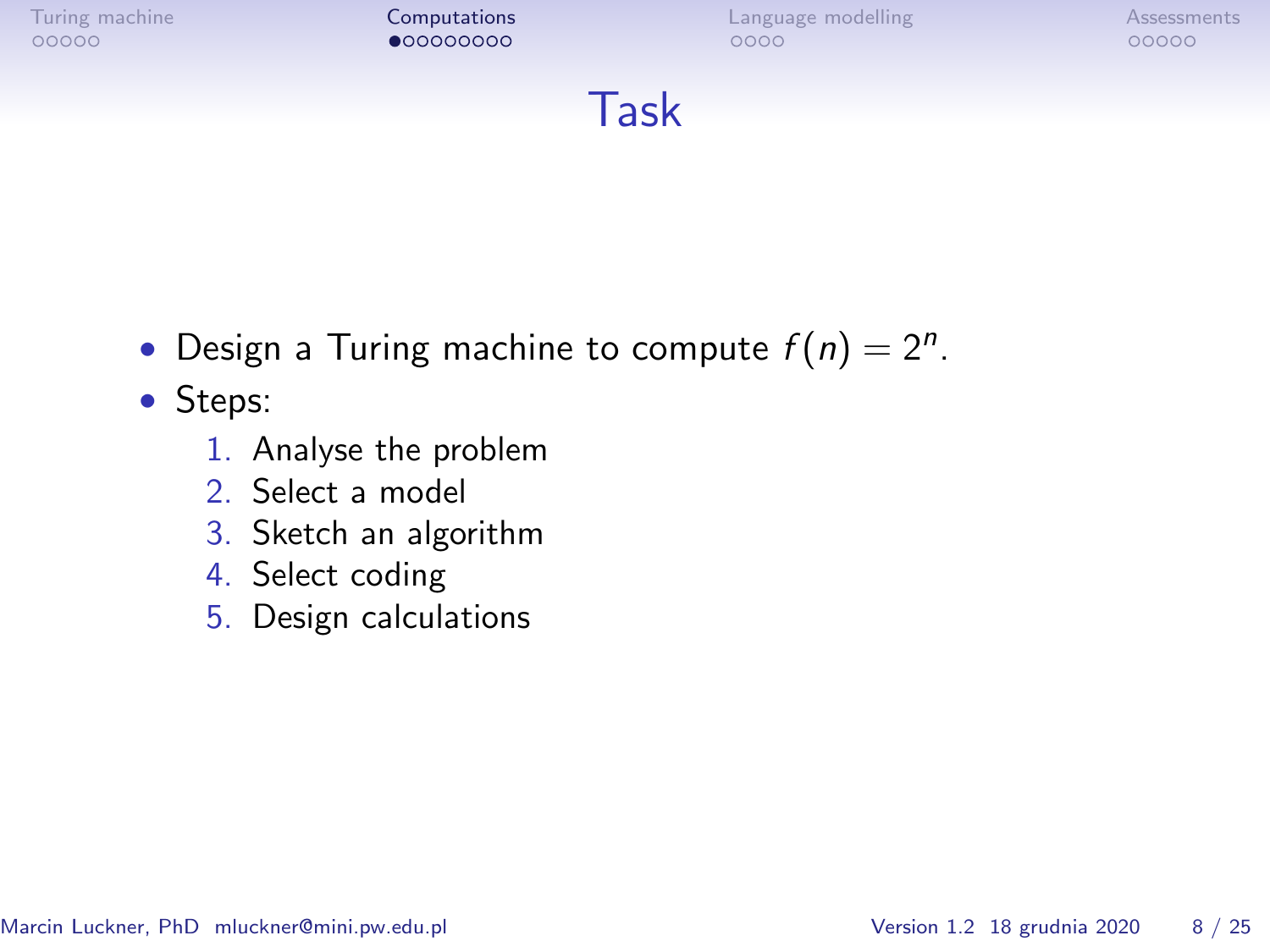[Turing machine](#page-1-0) **[Computations](#page-6-0) Computations** [Language modelling](#page-15-0) [Assessments](#page-19-0) Assessments

#### Problem analysis

- The calculations give the following results for the first values:  $n \mid f(n)$  $0 \mid 1$ 1 2  $2 \mid 4$  $3 \mid 8$
- We see that  $f(n+1) = 2 * f(n)$ , therefore a recursive algorithm can be used.
- We use Turing machine with two–way infinite tape.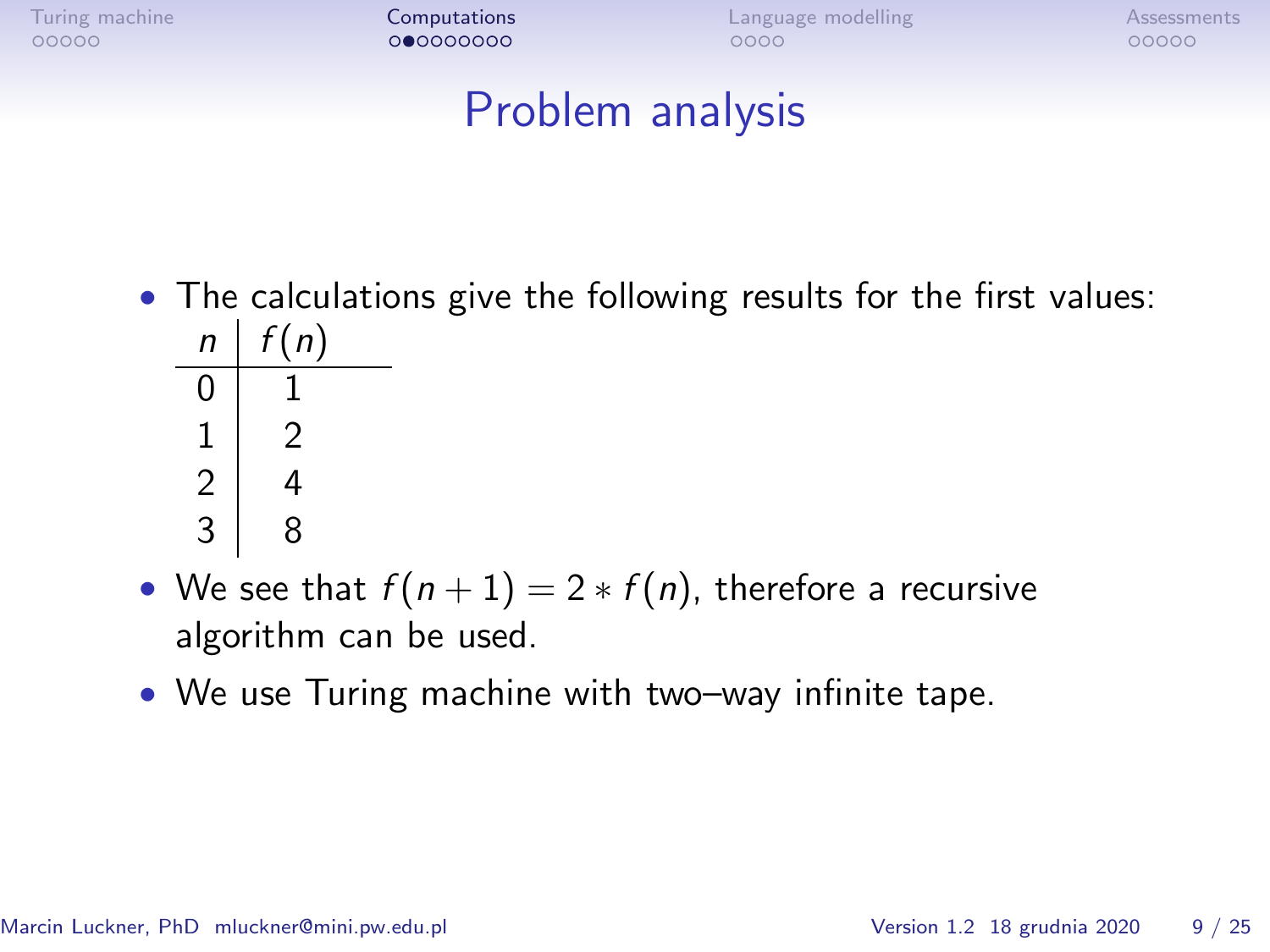[Turing machine](#page-1-0) **[Computations](#page-6-0) Computations** [Language modelling](#page-15-0) [Assessments](#page-19-0) Assessments

#### Algorithm sketch

- 1. The input defines the number of iterations  $c = n$ .
- 2. The initial output is set as  $o = 1$ .
- 3. For each iteration 1 *n*.

3.1  $c = c - 1$  $3.2 \, \rho = 2\rho$ 

- 4. Remove temporary variables
- 5. Set o as the result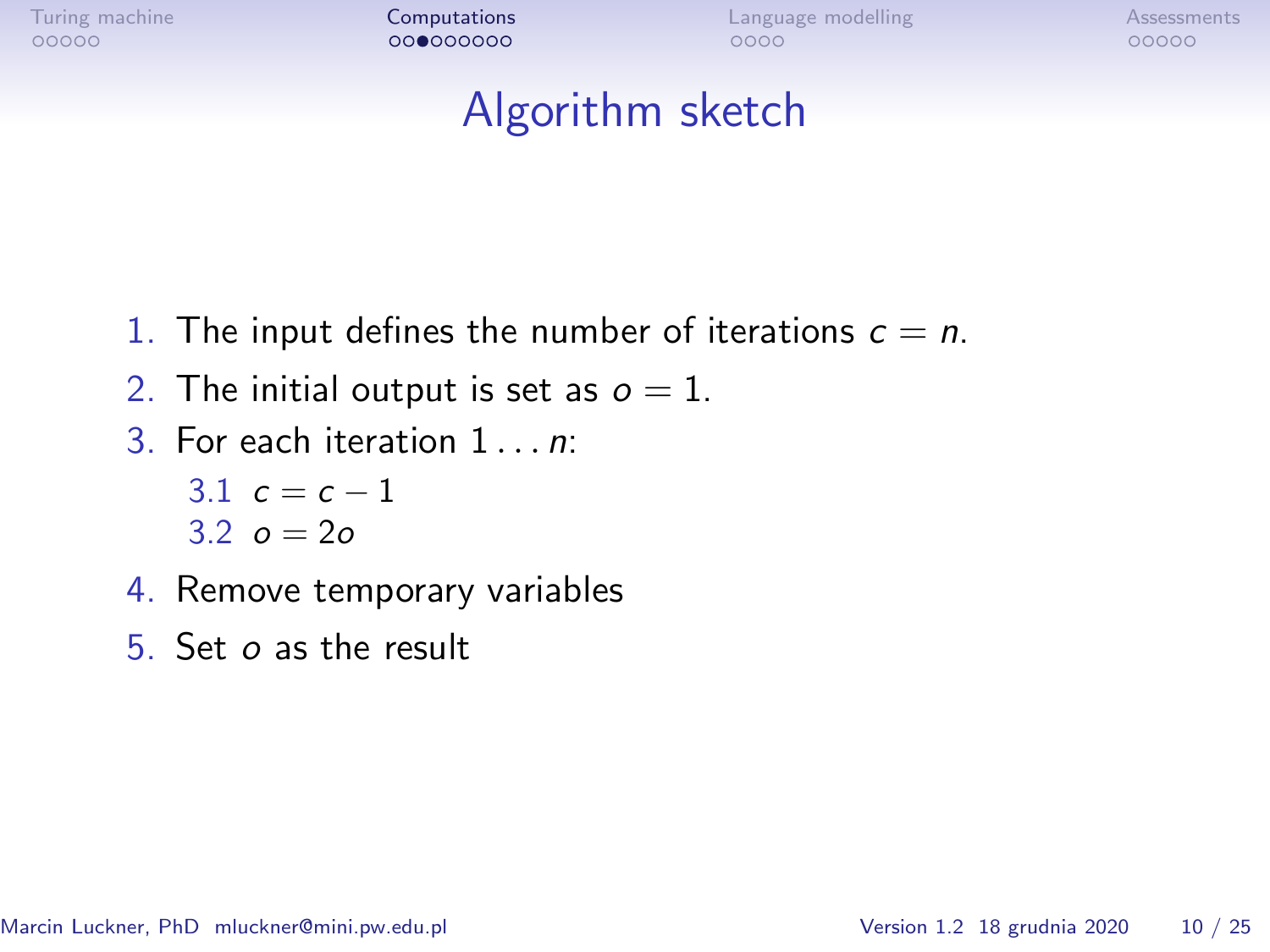[Turing machine](#page-1-0) **[Computations](#page-6-0) Computations** [Language modelling](#page-15-0) [Assessments](#page-19-0) Assessments

# Binary vs unary coding

- We can code input and output using binary or unary coding.
- If our function is not a translator, the input and output coding should be the same.
- In our case, one coding is better for operation on the result, the second is better for counting.

| $\mathsf{n}$  | f(n) | u(n) | u(f(n))  | b(n) | b(f(n)) |
|---------------|------|------|----------|------|---------|
|               |      |      |          |      |         |
|               |      |      |          |      | 10      |
| $\mathcal{P}$ |      |      | 1111     | 10   | 100     |
| -3            | 8    | 111  | 11111111 | 11   | 1000    |

• Let's try the unary coding.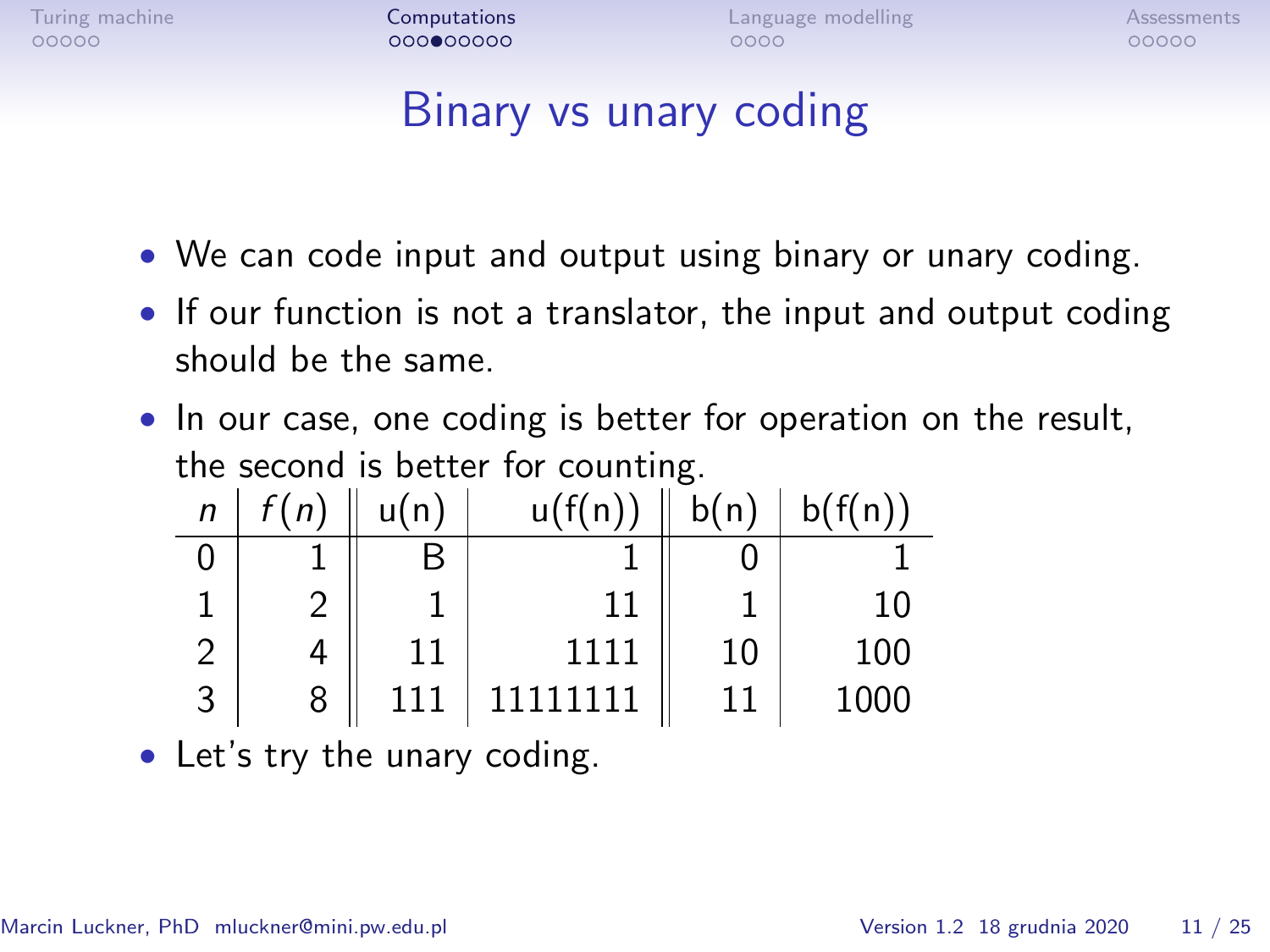### Transition table I

| δ              |               |               | X             |
|----------------|---------------|---------------|---------------|
| ۹o             | $(q_2, 1, L)$ | $(q_1, 1, R)$ |               |
| $q_1$          | $(q_2, X, R)$ | $(q_1, 1, R)$ |               |
| q2             | $(q_3, 1, L)$ |               |               |
| q <sub>3</sub> | $(q_4, B, R)$ | $(q_3, 1, L)$ | $(q_3, X, L)$ |
| q4             |               | $(q_5, B, R)$ | $(q_?, B, R)$ |
| 95             |               | $(q_5, 1, R)$ | $(q_6, X, R)$ |
| q6             |               | $(q_7, D, R)$ |               |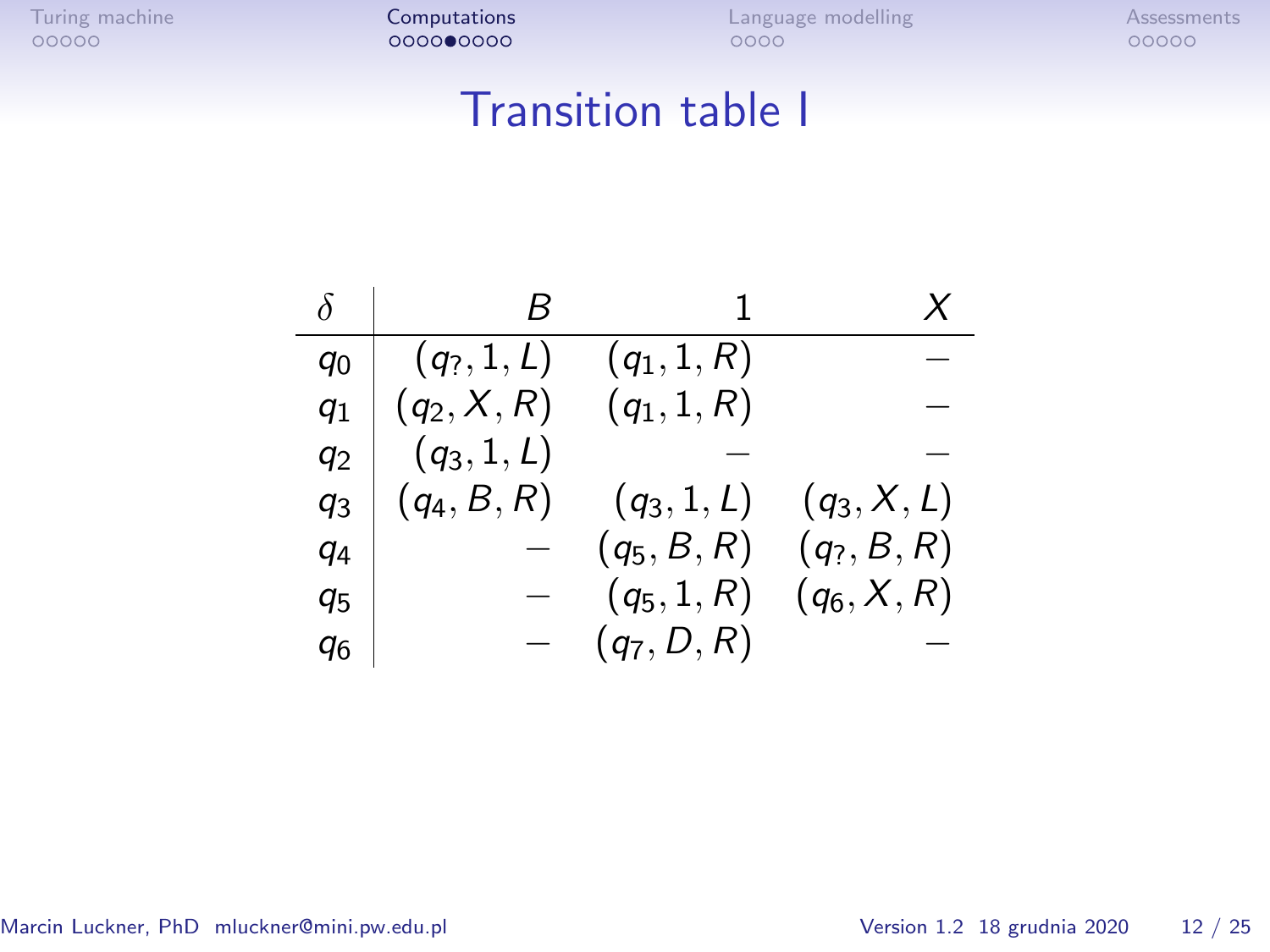## Transition table II

|                |               |               | X             |               |
|----------------|---------------|---------------|---------------|---------------|
| $q_0$          | $(q_?, 1, L)$ | $(q_1, 1, R)$ |               |               |
| $q_1$          | $(q_2, X, R)$ | $(q_1, 1, R)$ |               |               |
| $q_2$          | $(q_3, 1, L)$ |               |               |               |
| q <sub>3</sub> | $(q_4, B, R)$ | $(q_3, 1, L)$ | $(q_3, X, L)$ |               |
| q <sub>4</sub> |               | $(q_5,B,R)$   | $(q_?, B, R)$ |               |
| q <sub>5</sub> |               | $(q_5, 1, R)$ | $(q_6, X, R)$ |               |
| q <sub>6</sub> | $(q_?, B, L)$ | $(q_7, D, R)$ |               | $(q_6, D, R)$ |
| 97             | $(q_8, D, L)$ | $(q_7, 1, R)$ |               | $(q_7, D, R)$ |
| q8             |               | $(q_8, 1, L)$ | $(q_6, X, R)$ | $(q_8, D, L)$ |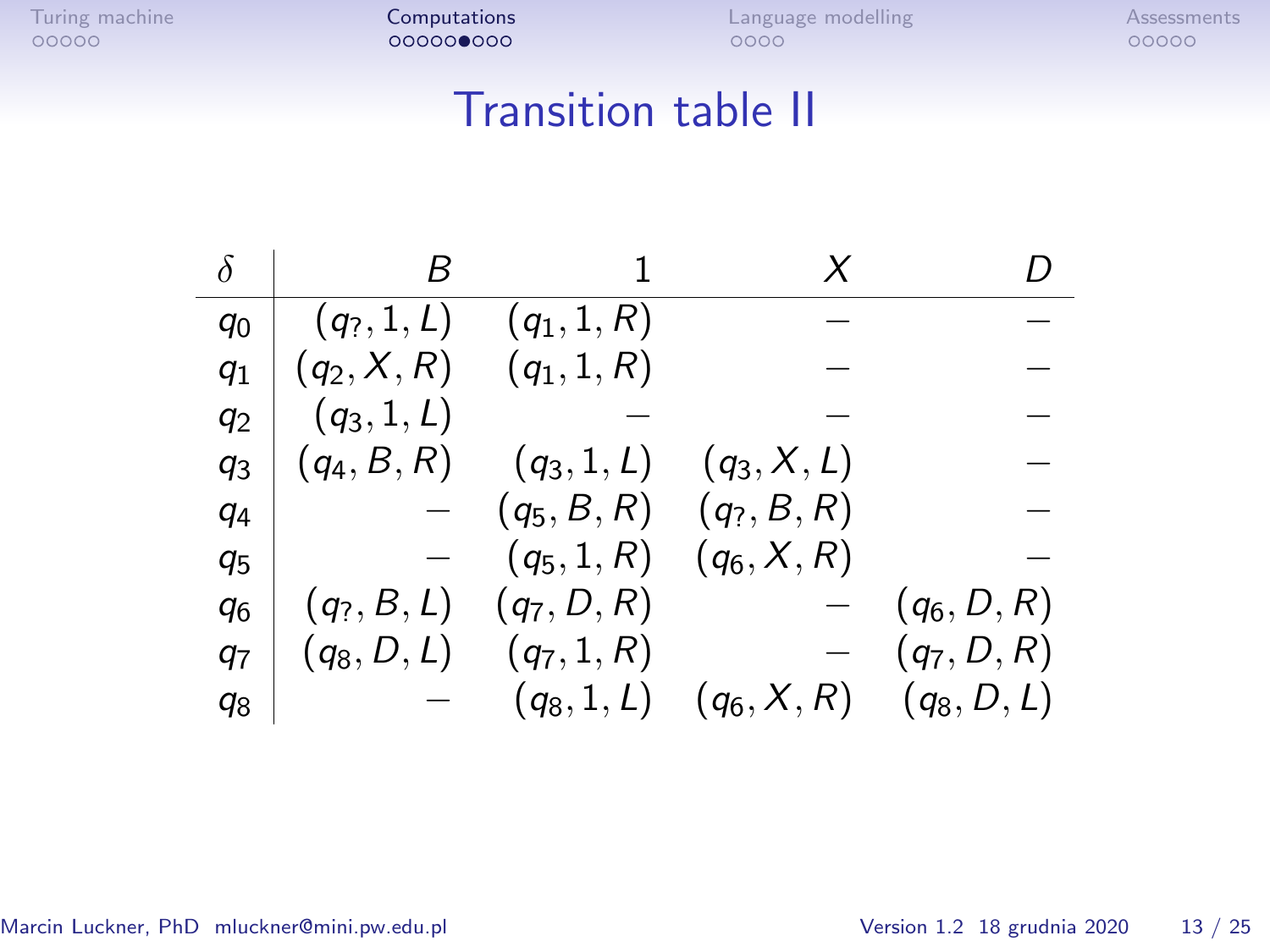# Transition table III

| δ              | B             |                  | X                | D             |
|----------------|---------------|------------------|------------------|---------------|
| $q_0$          | $(q_?, 1, L)$ | $(q_1, 1, R)$    |                  |               |
| $q_1$          | $(q_2, X, R)$ | $(q_1, 1, R)$    |                  |               |
| $q_2$          | $(q_3, 1, L)$ |                  |                  |               |
| $q_3$          | $(q_4, B, R)$ | $(q_3, 1, L)$    | $(q_3, X, L)$    |               |
| $q_4$          |               | $(q_5, B, R)$    | $(q_?, B, R)$    |               |
| $q_{5}$        |               | $(q_5, 1, R)$    | $(q_6, X, R)$    |               |
| q <sub>6</sub> | $(q_9, B, L)$ | $(q_7, D, R)$    |                  | $(q_6, D, R)$ |
| 97             | $(q_8, D, L)$ | $(q_7, 1, R)$    |                  | $(q_7, D, R)$ |
| q <sub>8</sub> |               | $(q_8, 1, L)$    | $(q_6, X, R)$    | $(q_8, D, L)$ |
| q <sub>9</sub> |               |                  | $(q_{10}, X, L)$ | $(q_9, 1, L)$ |
| $q_{10}$       | $(q_4, B, R)$ | $(q_{10}, 1, L)$ |                  |               |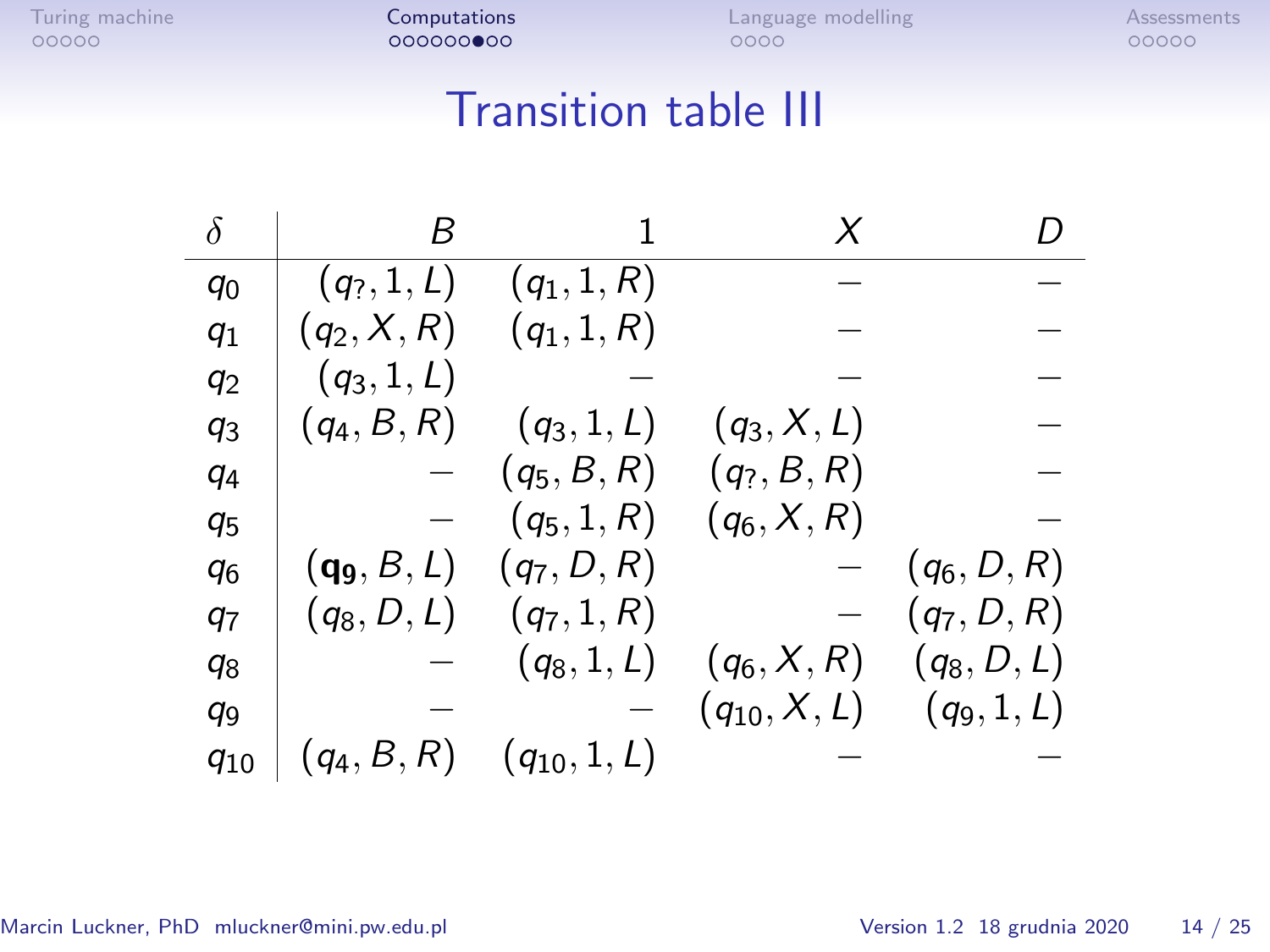# Transition table IV

| δ              | B                   | 1                | X                | D             |
|----------------|---------------------|------------------|------------------|---------------|
| $q_0$          | $({\bf q_4}, 1, L)$ | $(q_1, 1, R)$    |                  |               |
| $q_1$          | $(q_2, X, R)$       | $(q_1, 1, R)$    |                  |               |
| $q_2$          | $(q_3, 1, L)$       |                  |                  |               |
| $q_3$          | $(q_4, B, R)$       | $(q_3, 1, L)$    | $(q_3, X, L)$    |               |
| $q_4$          | $(q_A, B, R)$       | $(q_5, B, R)$    | $(q_A, B, R)$    |               |
| $q_5$          |                     | $(q_5, 1, R)$    | $(q_6, X, R)$    |               |
| q <sub>6</sub> | $(q_9, B, L)$       | $(q_7, D, R)$    |                  | $(q_6, D, R)$ |
| 97             | $(q_8, D, L)$       | $(q_7, 1, R)$    |                  | $(q_7, D, R)$ |
| q8             |                     | $(q_8, 1, L)$    | $(q_6, X, R)$    | $(q_8, D, L)$ |
| q9             |                     |                  | $(q_{10}, X, L)$ | $(q_9, 1, L)$ |
| $q_{10}$       | $(q_4, B, R)$       | $(q_{10}, 1, L)$ |                  |               |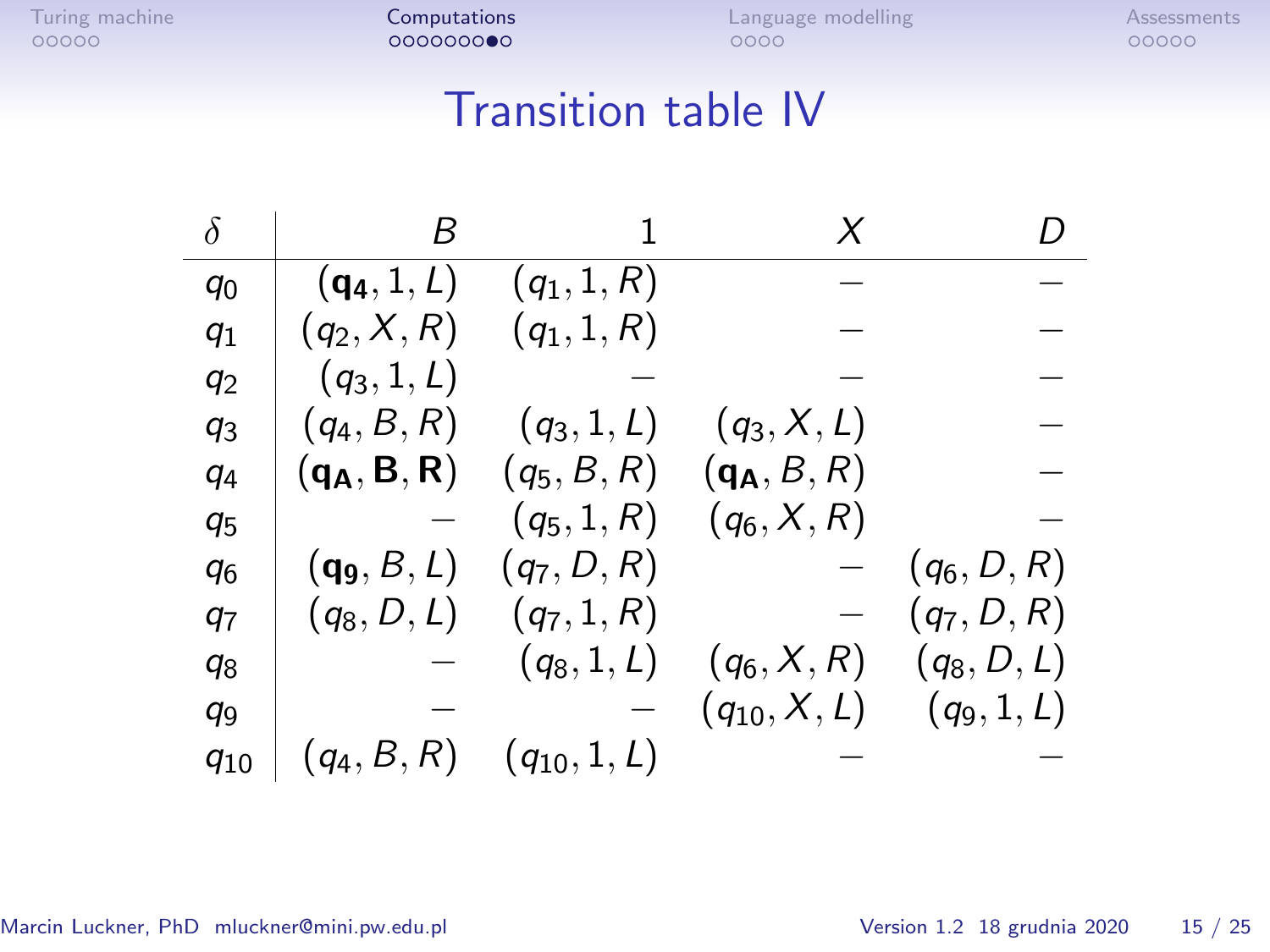[Turing machine](#page-1-0) **[Computations](#page-6-0)** [Language modelling](#page-15-0) [Assessments](#page-19-0)<br>  $\begin{array}{ccc}\n00000 & 00000000 \\
00000 & 0000\n\end{array}$ 

# Final model

$$
M = (Q = \sum_{\begin{array}{c} \sum \{d_0, \ldots, q_{10}, q_A\}, \\ \sum \{d_i\}, \\ f = \sum \{1, B, X, D\}, \\ \delta, \\ g_0, \\ B, \\ f = \sum \{q_A\}) \end{array}}
$$

Marcin Luckner, PhD mluckner@mini.pw.edu.pl Version 1.2 18 grudnia 2020 16 / 25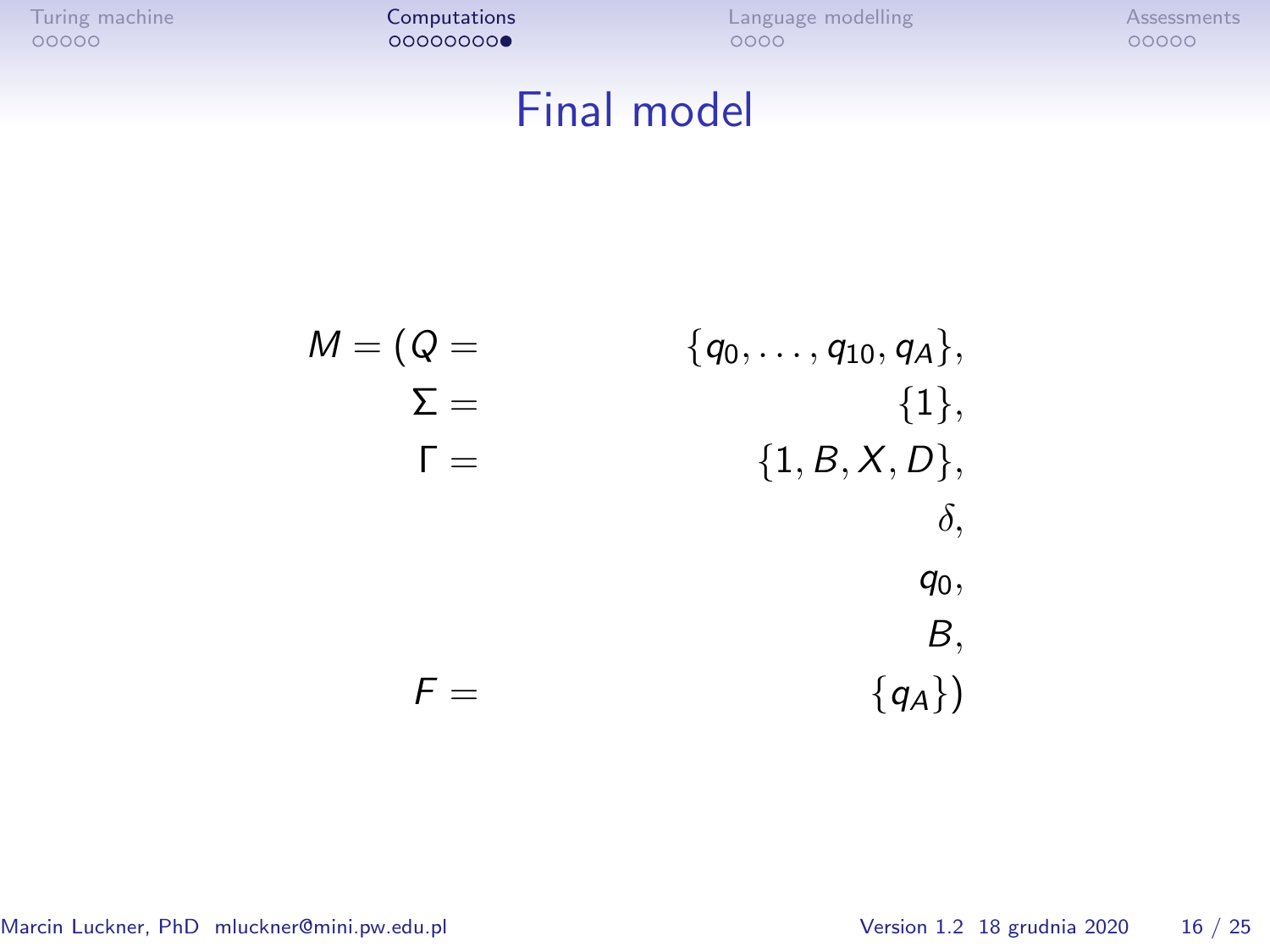<span id="page-15-0"></span>

Design Turing machines to recognise the following language  $L = \{a^i b^j c^k : i = j = k\}$  over alphabet  $\Sigma = \{a, b, c\}$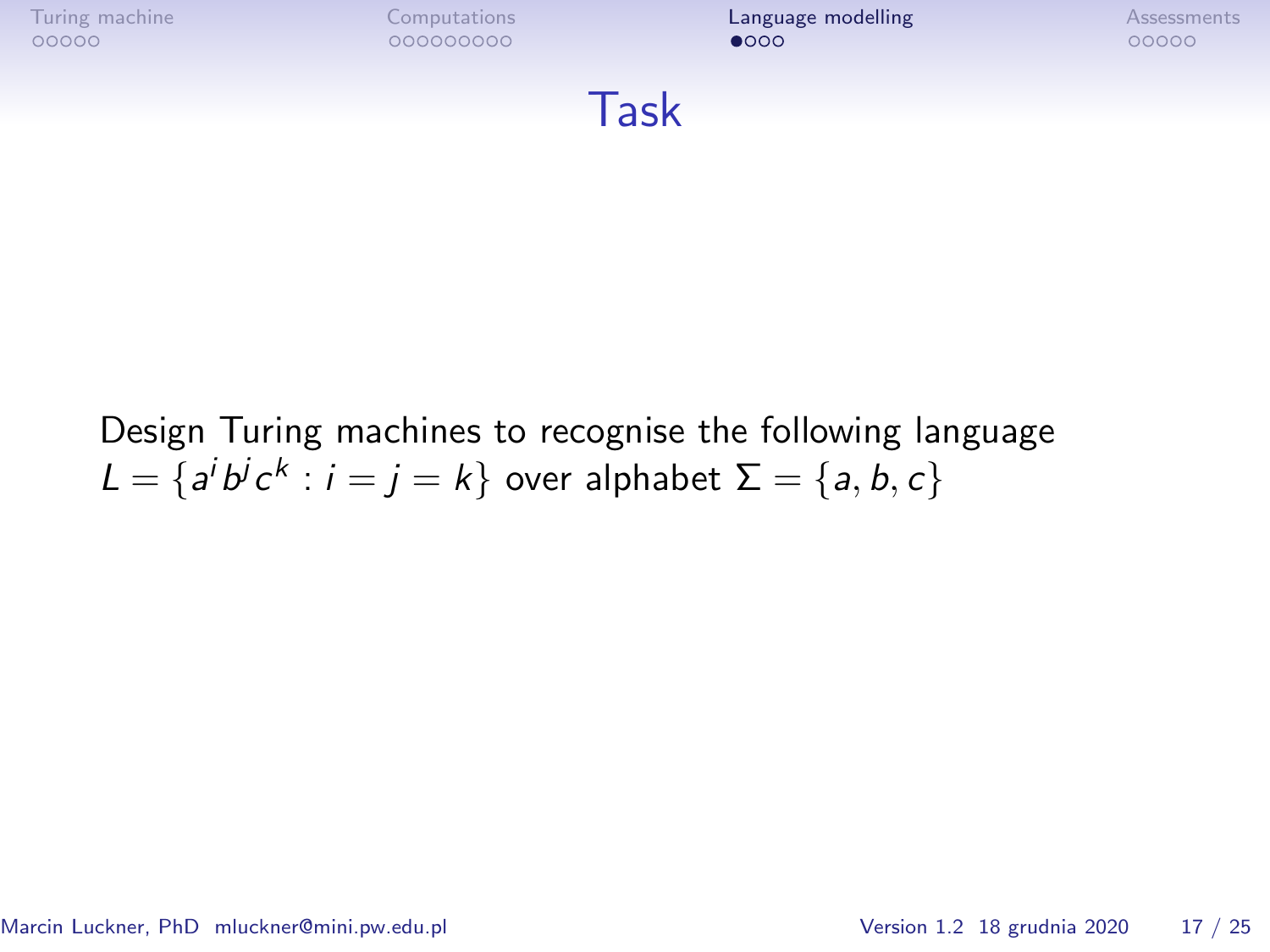### Transition table I

|         | $\overline{a}$            | b             |                     | к                                         |               |
|---------|---------------------------|---------------|---------------------|-------------------------------------------|---------------|
|         | $q_0   (q_1, B, R)$ $q_R$ |               | ЯR                  | qА                                        |               |
| $q_{1}$ | $(q_1, a, R)$             | $(q_2, X, R)$ | $q_R$               | $q_R$                                     | $(q_1, X, R)$ |
| $q_2$   | $q_R$                     | $(q_2, b, R)$ | $(q_3, c, R)$       | $q_R$                                     | $(q_2, X, R)$ |
| $q_3$   | $q_R$                     | $q_R$         | $(q_3, c, R)$       | $(q_4, B, L)$                             |               |
| q4      | q <sub>R</sub>            | $q_R$         | $(q_5, B, L)$ $q_R$ |                                           | ЧR            |
| 95      | $(q_5, a, L)$             | $(q_5,b,L)$   |                     | $(q_5, c, L)$ $(q_0, B, R)$ $(q_5, X, L)$ |               |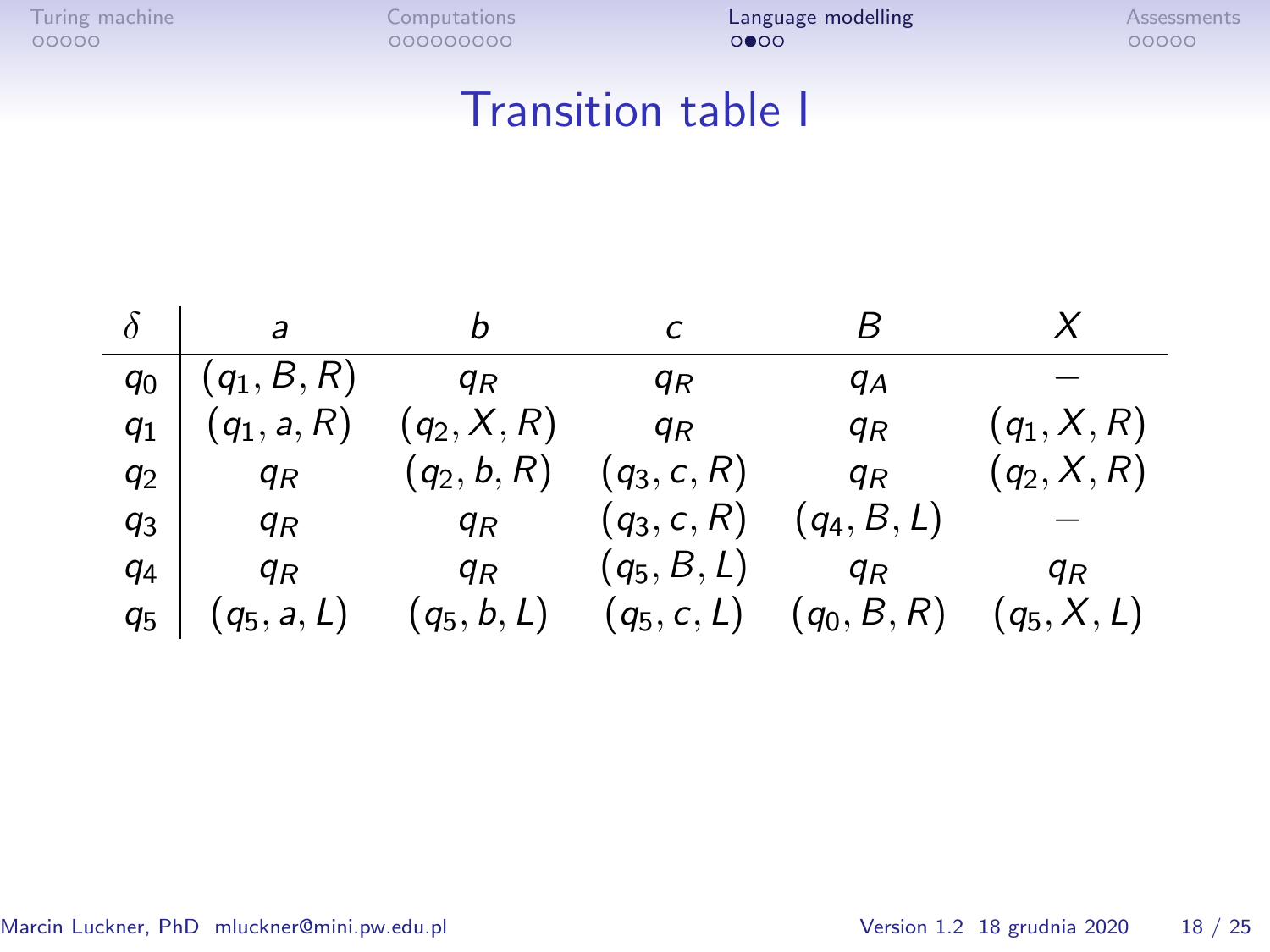### Transition table II

|                | b<br>a        |                |                | к              |                |  |
|----------------|---------------|----------------|----------------|----------------|----------------|--|
| q <sub>0</sub> | $(q_1, B, R)$ | q <sub>R</sub> | qк             | qА             | $(q_6, B, R)$  |  |
| $q_1$          | $(q_1, a, R)$ | $(q_2, X, R)$  | q <sub>R</sub> | q <sub>R</sub> | $(q_1, X, R)$  |  |
| $q_2$          | $q_R$         | $(q_2, b, R)$  | $(q_3, c, R)$  | q <sub>R</sub> | $(q_2, X, R)$  |  |
| q3             | $q_R$         | $q_R$          | $(q_3, c, R)$  | $(q_4, B, L)$  |                |  |
| $q_4$          | $q_R$         | q <sub>R</sub> | $(q_5, B, L)$  | q <sub>R</sub> | q <sub>R</sub> |  |
| 95             | $(q_5, a, L)$ | $(q_5, b, L)$  | $(q_5, c, L)$  | $(q_0, B, R)$  | $(q_5, X, L)$  |  |
| q <sub>6</sub> | $q_R$         | ЧR             | q <sub>R</sub> | $q_A$          | $(q_6, B, R)$  |  |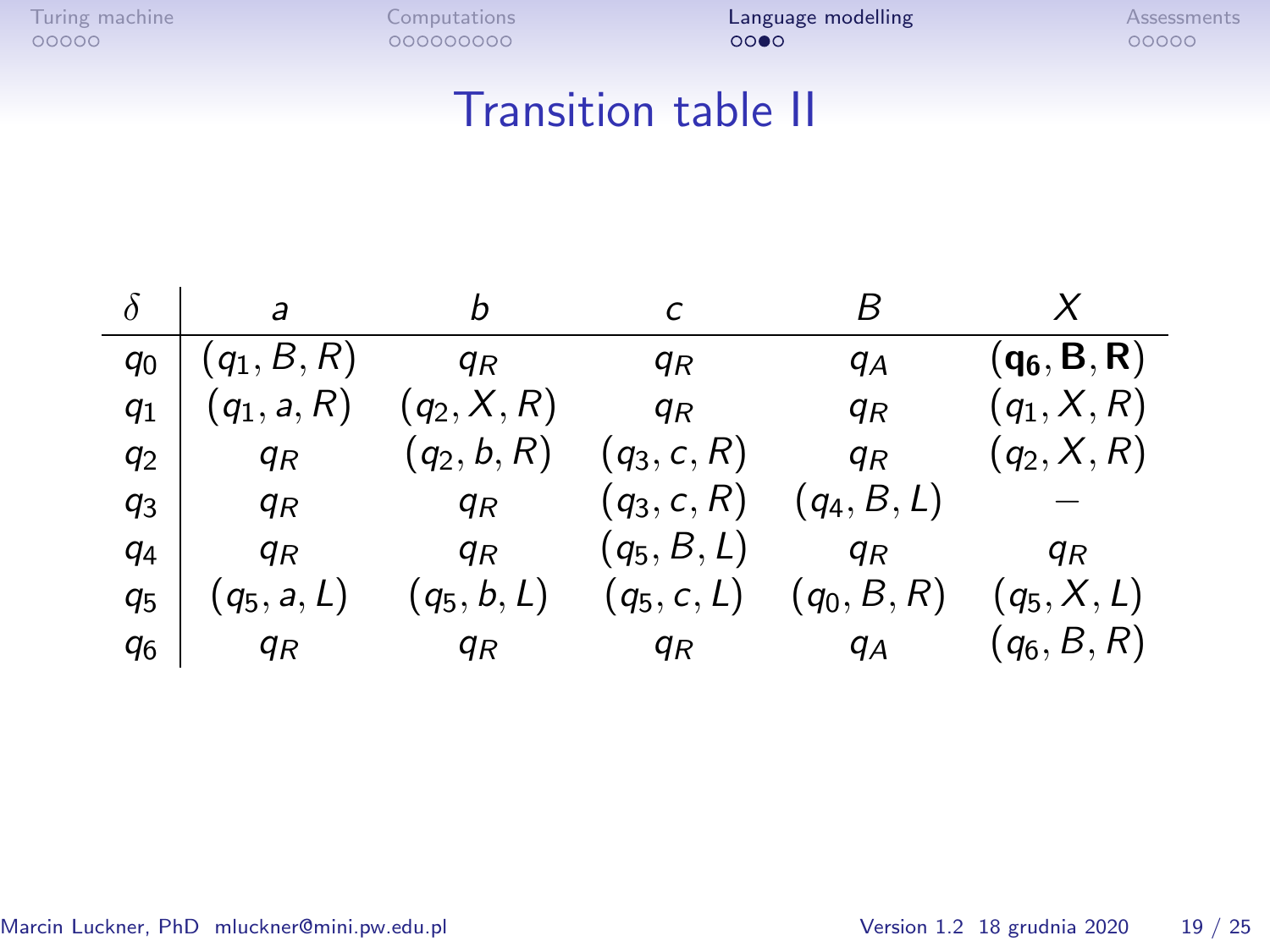# Final model

M = (Q = *{*q0*, . . . ,* q6*,* qA*,* qR*},* Σ = *{*a*,* b*,* c*},* Γ = *{*a*,* b*,* c*,* B*,* X*}, δ,* q0*,* B*,* F = *{*qA*},* R = *{*qR*}*)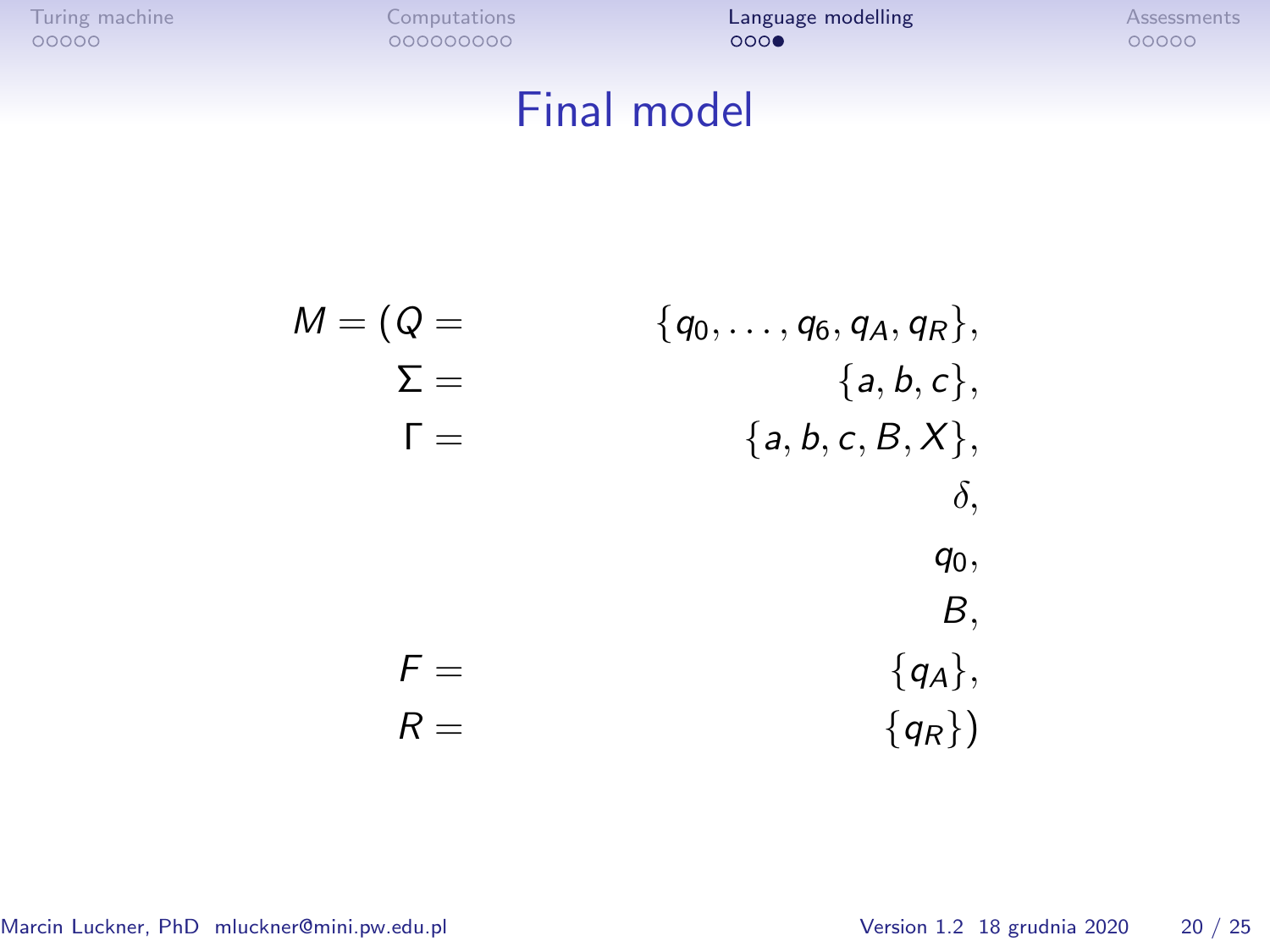<span id="page-19-0"></span>

#### Assessments I

1. Design Turing machines to compute the following functions in the basic model

1.1 
$$
f(n) = n!
$$
  
1.2  $f(n, m) = n * m$   
1.3  $f(n, m) = n - m$ , function returns 0 when  $m > n$ 

- 2. Redesign machines from Task 1 into models
	- 2.1 with the guard
	- 2.2 with a two–way infinite tape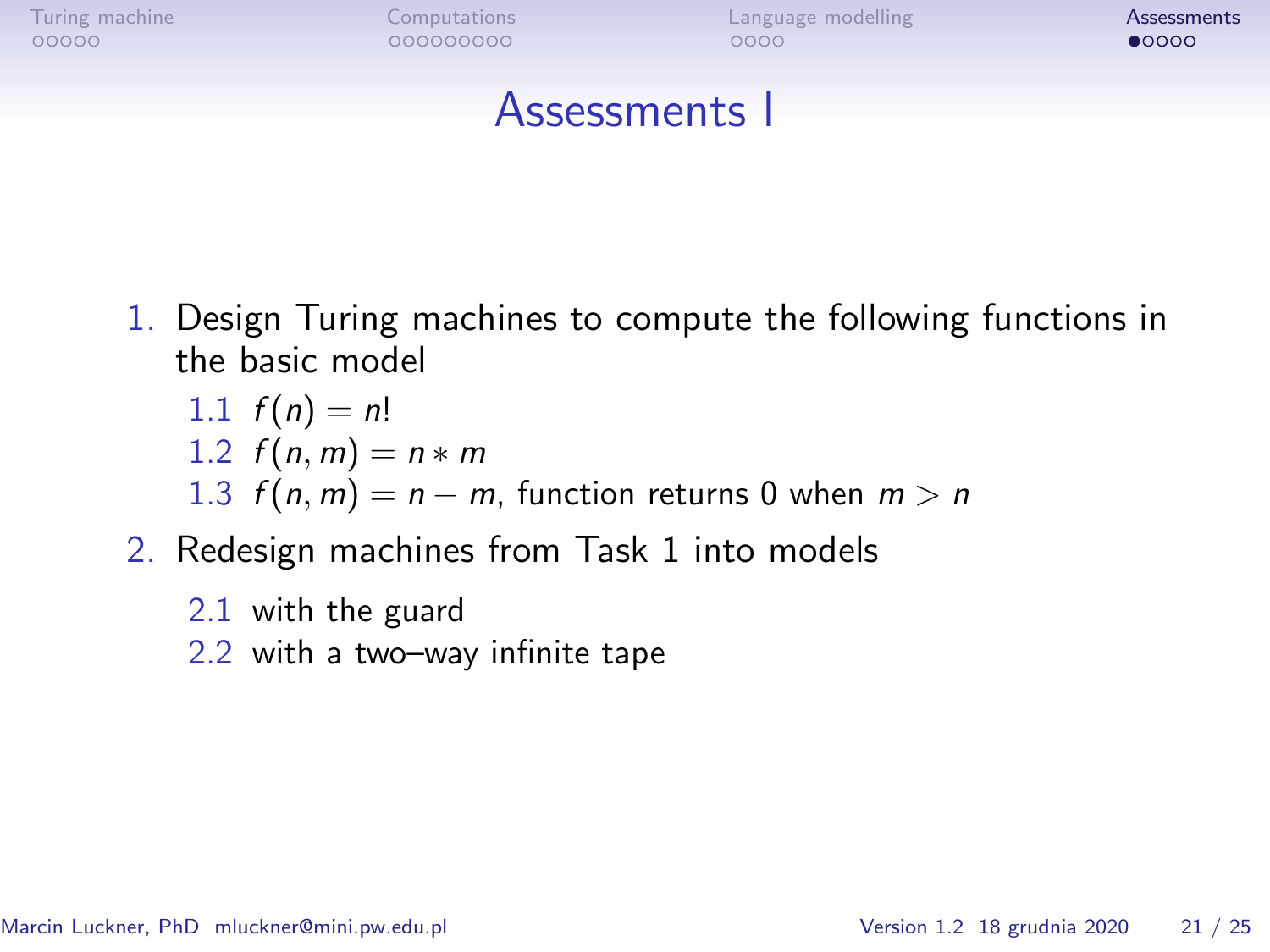[Turing machine](#page-1-0) **[Computations](#page-6-0) Computations Reserves** [Language modelling](#page-15-0) [Assessments](#page-19-0)

#### Assignments II

- 3. Design Turing machines to recognise the following languages
	- 3.1 The language L over alphabet  $\Sigma = \{0, 1\}$  of words with an equal number of 0's and 1's

3.2  $L = \{a^i b^j c^k : k = \max(i, j)\}$  over alphabet  $\Sigma = \{a, b, c\}$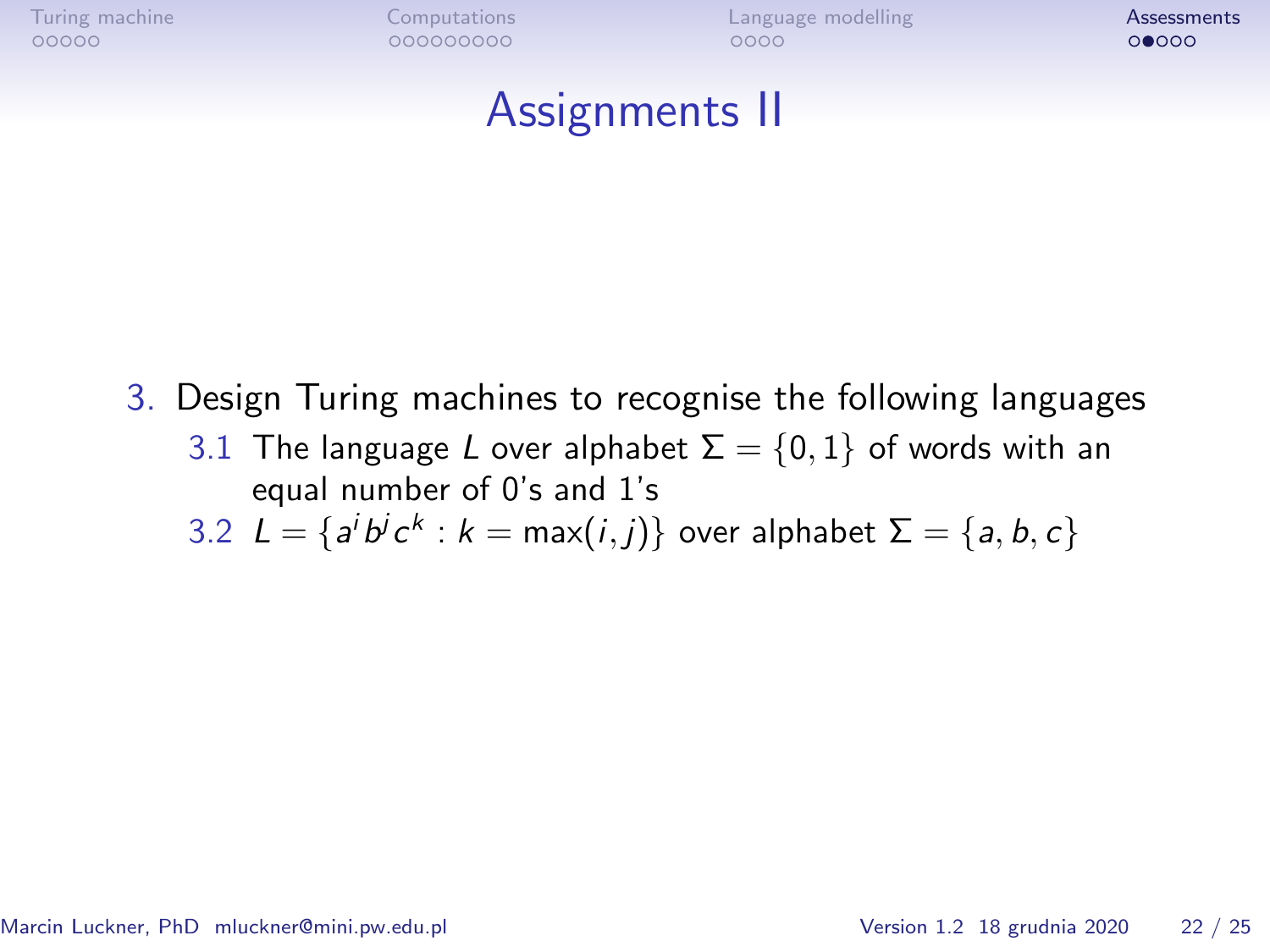#### Transition table 1.3

- Design basic Turing machine to compute f (n) = n *−* m, function returns 0 when m *>* n
- Input:  $1111X111$

| $q_0$          | $(q_1, Z, R)$ | $(q_4, S, R)$ |               |                             |               |
|----------------|---------------|---------------|---------------|-----------------------------|---------------|
| $q_1$          |               | $(q_1, B, R)$ | $(q_2, B, L)$ |                             |               |
| $q_2$          |               | $(q_2, 1, L)$ |               | $(q_2, B, L)$ $(q_3, 1, R)$ | $(q_3, B, R)$ |
| q <sub>3</sub> |               | $(q_A, 1, L)$ | $(q_A, B, L)$ |                             |               |
| $q_4$          | $(q_5, X, R)$ | $(q_4, 1, R)$ | $(q_4, B, L)$ |                             |               |
| q <sub>5</sub> |               | $(q_5, 1, R)$ | $(q_6, B, L)$ |                             |               |
| q <sub>6</sub> | $(q_2, B, L)$ | $(q_7, B, L)$ |               |                             |               |
| 97             | $(q_8, X, L)$ | $(q_7, 1, L)$ |               |                             |               |
| $q_8$          |               | $(q_4, B, R)$ | $(q_8, B, L)$ | $(q_1, Z, R)$               |               |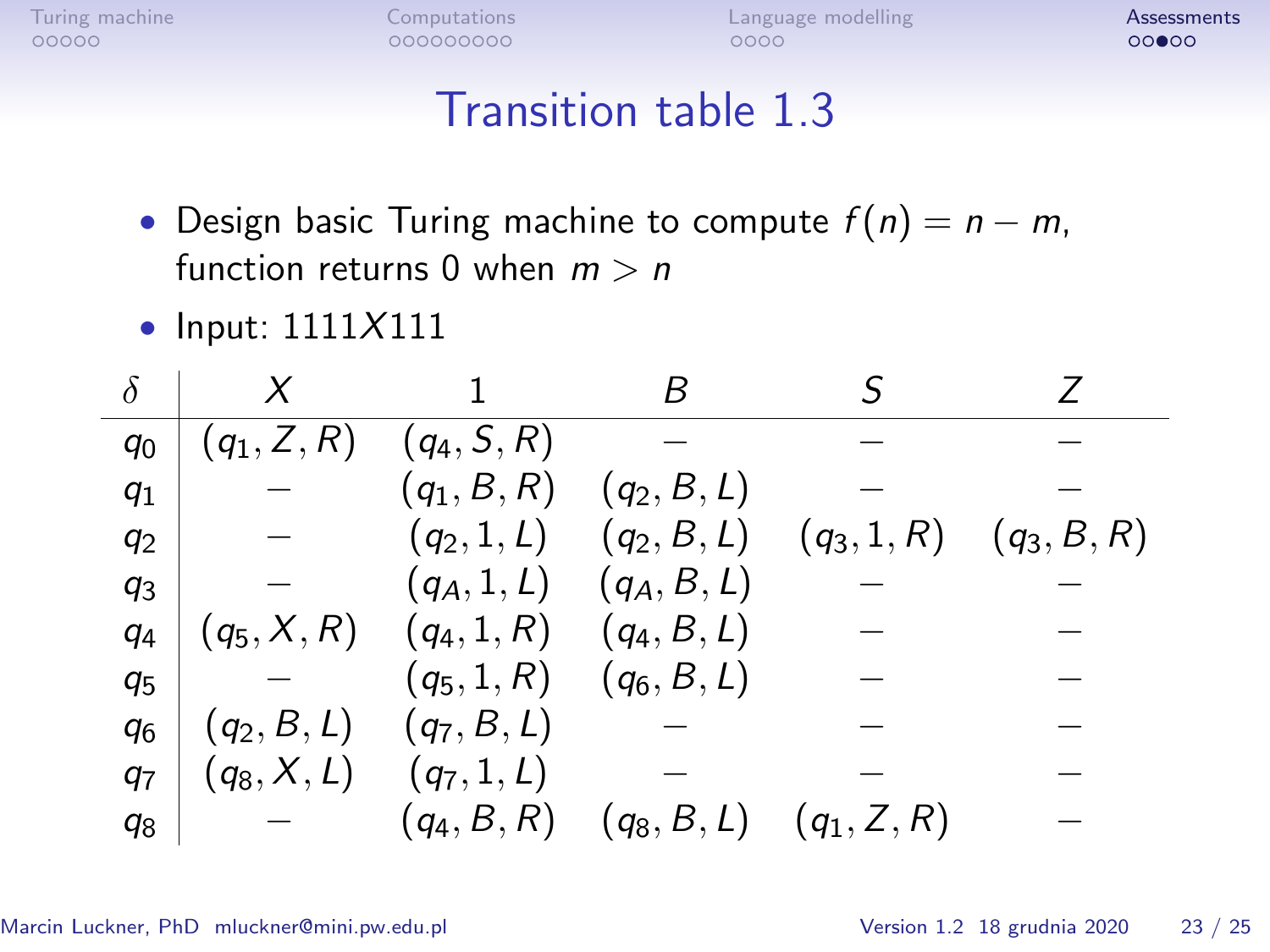[Turing machine](#page-1-0) **[Computations](#page-6-0) Computations Reserves** [Language modelling](#page-15-0) [Assessments](#page-19-0)

# Idea 1.1

• Design basic Turing machine to compute  $f(n) = n!$ 

• 
$$
f(n) = f(n-1) * n
$$

- 1.  $$1111 (n=4)$
- 2. \$X111 (skip multiplying n)
- 3. \$XXY1 (in each iteration skip existing segment)
- 4. \$xxyjZZZZ (multiply first segment)
- 5. \$xxyjZZZZZZZZ (multiply first segment n-2 times)
- 6. \$XXY1YYYYYYYY (restore symbols)
- 7. \$XXYYYYYYYYYYZZZZZZZZZZZZ (next iteration)
- 8. \$111111111111111111111111 (result)